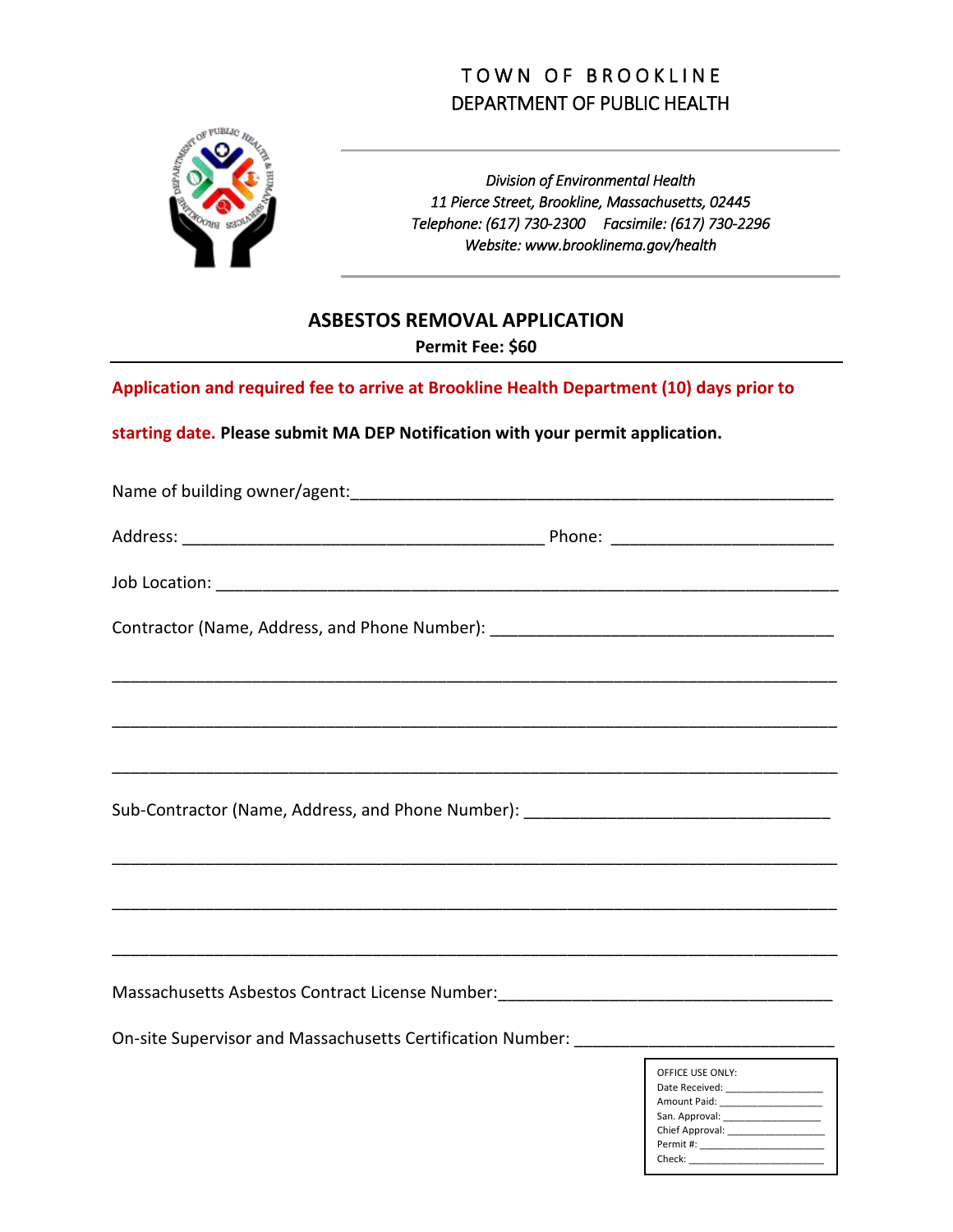|                                                         | Abatement Activity (check one): Removal $\square$ Encapsulation $\square$ Enclosure $\square$<br>Amount and type of asbestos material to be removed, encapsulated or enclosed: |
|---------------------------------------------------------|--------------------------------------------------------------------------------------------------------------------------------------------------------------------------------|
|                                                         |                                                                                                                                                                                |
|                                                         |                                                                                                                                                                                |
|                                                         |                                                                                                                                                                                |
|                                                         |                                                                                                                                                                                |
|                                                         |                                                                                                                                                                                |
| Regulations 453 CMR 6.14 (2) (g) & DEP Regulations:     | Description of Removal/Disposal Methods to be employed to Comply with Labor & Industries                                                                                       |
|                                                         |                                                                                                                                                                                |
|                                                         |                                                                                                                                                                                |
|                                                         |                                                                                                                                                                                |
|                                                         |                                                                                                                                                                                |
|                                                         |                                                                                                                                                                                |
| Transporting Company: (Name, Address and Phone Number): |                                                                                                                                                                                |
|                                                         |                                                                                                                                                                                |
|                                                         | Waiver #:                                                                                                                                                                      |
|                                                         | <b>Authorizing Person:</b>                                                                                                                                                     |
| by 453 CMR Department of Labor & Industry, 6.02).       | To be submitted twenty-four (24) hours prior to removal. (Emergency abatement as provided                                                                                      |
| <b>Reason for emergency:</b>                            |                                                                                                                                                                                |
|                                                         |                                                                                                                                                                                |
|                                                         | Procedures for Asbestos Removal in Accordance with Department of Labor & Work Force                                                                                            |
|                                                         | Development 435 CMR 6.00, EPA Regulations, DEQE Regulations 7.00 and NESHA Regulations.                                                                                        |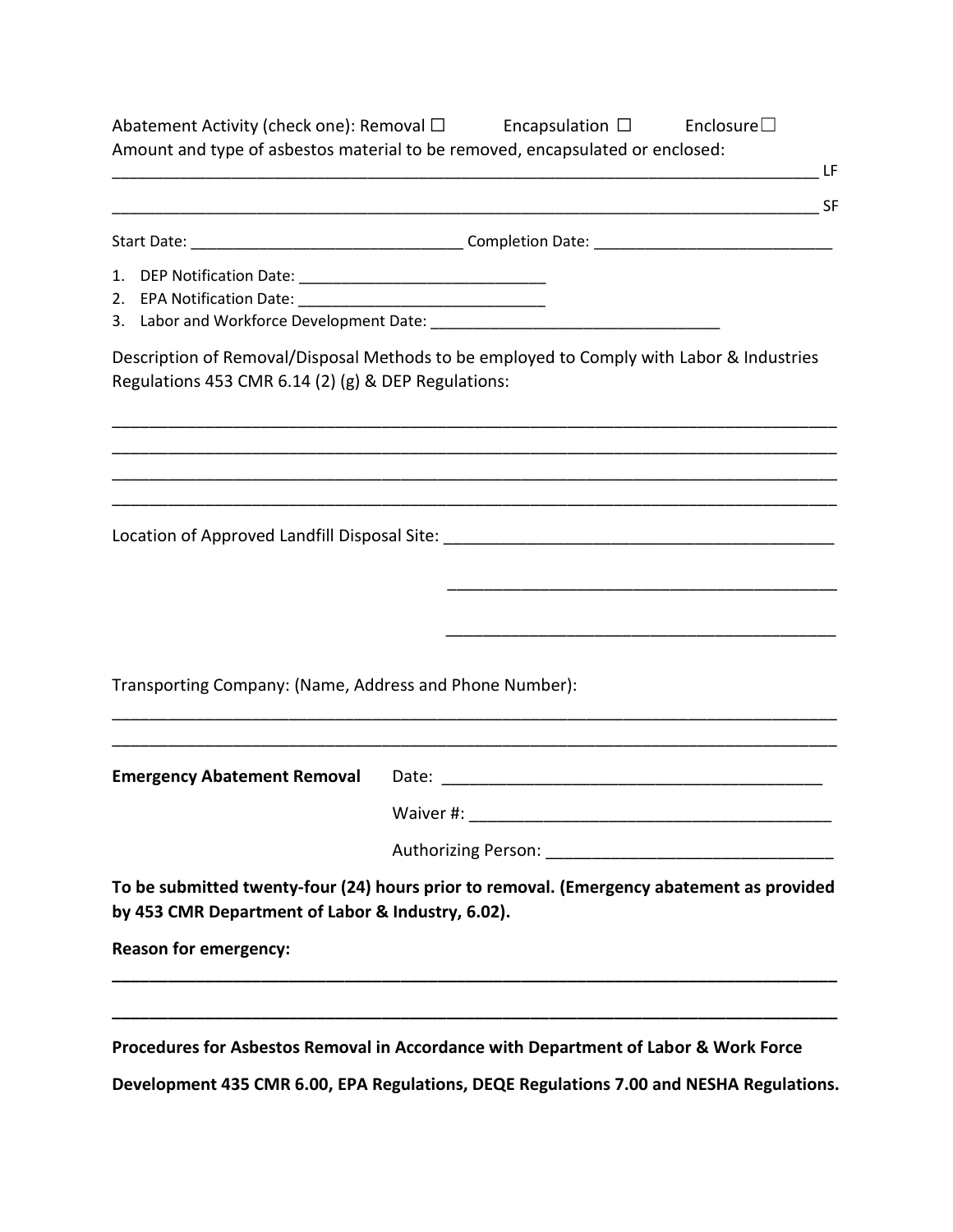(1) Persons engaged in asbestos work shall only be assigned to perform those tasks authorized by a valid current certificate.

(2) At least one certified supervisor/foreman shall be assigned to and is present at each asbestos project job site when work is in progress.

(3) All persons engaged in asbestos work should keep their certification identification card at their job site and shall present is upon request.

(4) Warning signs shall be posted at all approaches to the work areas. Signs shall be posted a sufficient distance from the work area to permit a person to read the sign(s) and the precautionary measures to avoid exposure to asbestos.

(5) All movable objects shall be removed from work area.

(6) All non-movable or fixed objects remaining within the work area shall be wrapped or covered with six- (6) mil thick plastic sheeting. The covering shall be completely sealed with duct tape or equivalent.

(7) The work area shall be isolated by sealing all openings, including but not limited to windows, doors, ventilation openings, drains, grilles and grates.

(8) Floor and wall surfaces shall be covered with plastic sheeting (polyethylene sheeting).

(9) A three compartment decontamination system to be installed on all asbestos removal; exception 453 CMR 6.14, sec. 6, sec. 7.

(10) Air testing to be performed prior to removal and completion of abatement. In no case shall clearance air monitoring samples be collected by the contractor or an employee of the contractor.

(11) Prior to removal, asbestos material shall be thoroughly wetted to which surfactant has been added.

(12) Removed asbestos material shall not remain in the work area; asbestos shall be contained in double (2) plastic bags (6 mil) minimum thickness each.

(13) Protective clothing and equipment: Personnel protective clothing shall mean full body disposable clothing, including head, body and foot coverings consisting of material impenetrable by asbestos fibers.

(14) Asbestos waste will be transported in closed trucks for disposal at approved landfill location.

(15) Negative air pressure will be continuously maintained during asbestos removal by use of HEPA filtration units.